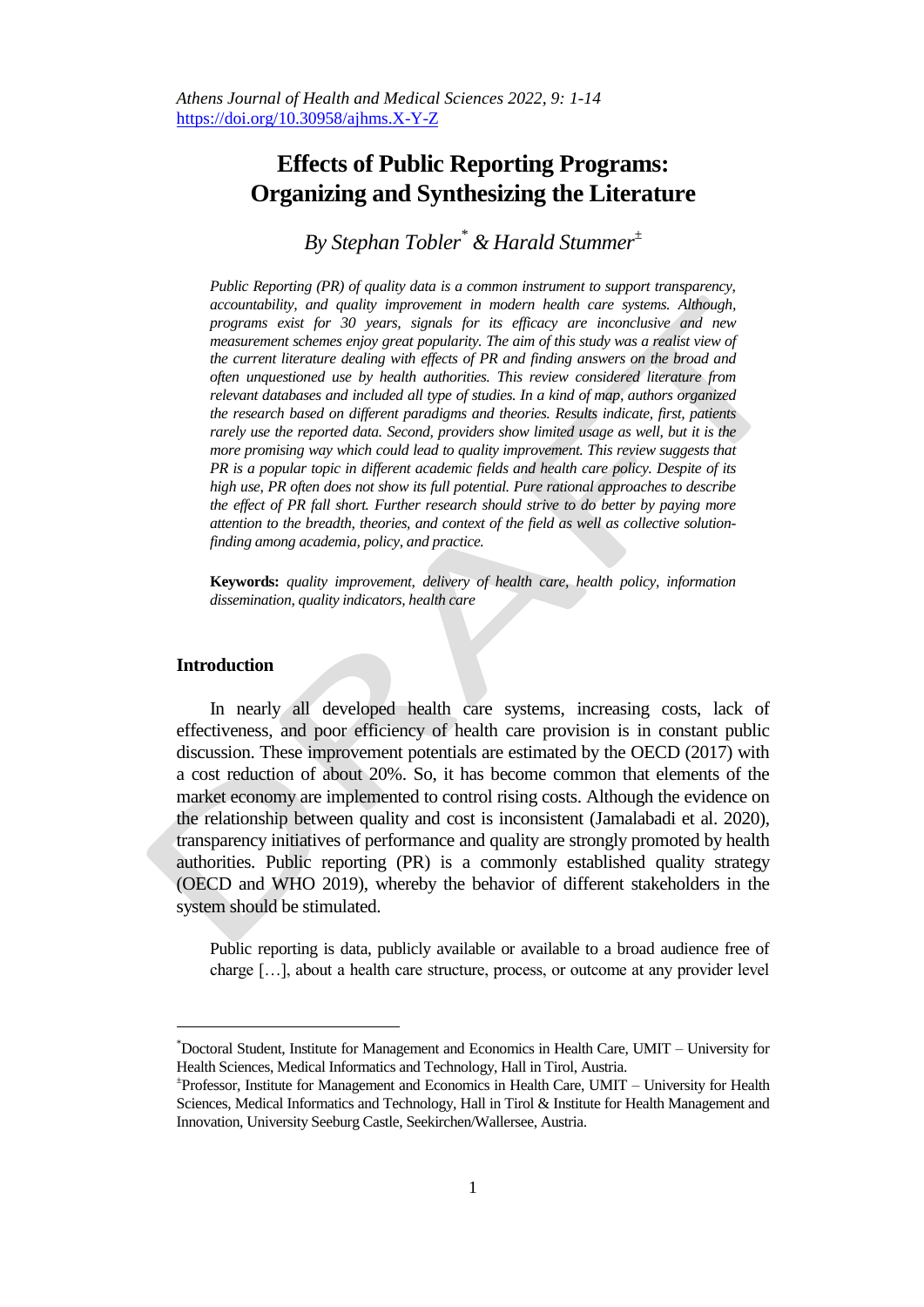[...]. [...] public reporting is generally understood to involve comparative data across providers, […]. (Totten et al. 2012)

Berwick et al. (2003) described two main target groups of PR. On the one hand, patients could use reports to choose their health professionals or hospital before a therapy. On the other hand, providers could compare with others to start quality improvement.

While primal PR appeared at the end of the 1980s in the United States (Hannan et al. 1994), it is a relatively new topic within most European countries. But today, almost every country in Europe has a PR program, although evidence of its effectiveness lags behind the frequency of its use. Internationally, various reviews showed inconsistent findings to support or not support behavior change on the basis of PR, be it of patients or providers (Campanella et al. 2016, Ketelaar et al. 2011, Metcalfe et al. 2018, Vukovic et al. 2017). These reviews summarized the included studies methodologically in a classical systematic manner. Although the topic has been much researched in classical ways and the results are not clear, PR is almost unquestioned and even increasingly used for years.

To induce awareness of this problematic development, it would be necessary to take stock of the broad knowledge that has been acquired during the last 30 years. Not only scholars in medicine but also others, for example, in sociology, showed interest in researching PR. Therefore, it is a multidisciplinary topic where theories and paradigms from different fields have been applied. Because PR in health care is embedded in a complex web of social interventions and its context, the way it should be looked at is not only a linear one (Pawson et al. 2005). In this situation, utilizing systematic review methods which were particularly developed for summarizing medical treatments are not adequate to give an overview to the current state of the literature in these different fields. Multitheoretic approaches within different research paradigms and non-standardized keywords in other disciplines than nursing, medicine, and economics are reasons which must be considered. Therefore, to the body of knowledge should be looked at in a different manner.

So, the aim of this study is to present a review format based on the proceeding which is normally done for reviews in management and organizational sciences (Rousseau et al. 2008). There usually, an organizing framework to categorize the current state of the literature is presented or developed. In a kind of map, the authors organized research based on different theories and paradigms; completeness is not an explicit goal. Answering the question what effects PR has and synthetization of its literature is conducted by a realist view (Pawson et al. 2005). This study is not about the average effectiveness of interventions, but about asking the right questions and asking the questions right. Moreover, this review is heavily focused on the practice evaluation of PR and its explanations as policy, although the theoretical underpinnings remain an important foundation.

So, the authors firstly present an organizing framework which is followed by methodology. Results show the main evidence for the research question. In the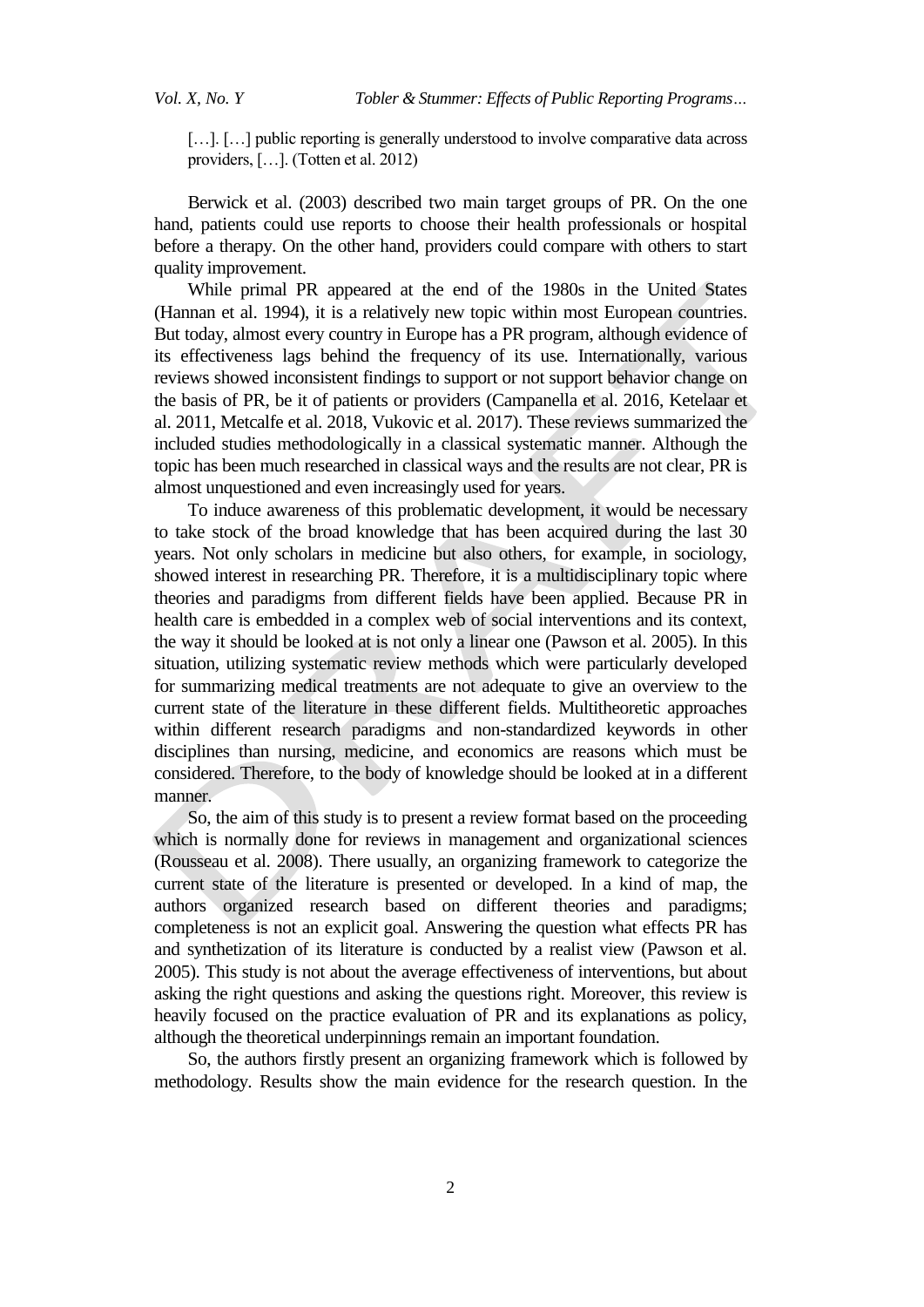following section, the results are discussed and synthesized. Conclusions follow as last part.

## **Organizing Framework**

As indicated, PR has been studied in different fields within or without various paradigms and theories. The concept development begun 15 years after the first programs with Berwick et al.'s (2003) article "Connections Between Quality Measurement and Improvement". Deeper theoretical foundations and clarifications were carried out by Contandriopoulos et al. (2014). For this review, the authors summarized the basics and extensions of the theoretical modes of action (see Figure 1).

**Figure 1.** *Structuring Framework*



*Source:* Berwick et al. 2003, Contandriopoulos et al. 2014.

Berwick et al. (2003) described two ways to improve performance: "Pathway I: Improvement Through Selection" and "Pathway II: Improvement Through Changes in Care". In Pathway I, it is supposed that publication of performance data principally influences patient's decision for a particular health care provider which shows better performance (Berwick et al. 2003). Contandriopoulos et al. (2014) expanded the model with the underlying behavioral theories and proposed that Pathway I is the simplest functional form. Thereby, the revealed measurements are an economic understanding and patients behave rationally. Theoretically, this leads to a Darwinian selection of health care providers.

In Berwick et al.'s (2003) view, Pathway II addresses organizations in health care. It informs the managers to analyze their processes and to initialize performance improvements directly. Further research showed a potential loss of reputation that stimulates quality initiatives (Hibbard et al. 2005). Contandriopoulos et al. (2014) suggested splitting Pathway II in three sub-pathways.

Pathway 2a, "Change Through Managerial Interventions" goes back to a rational image of the human being (Contandriopoulos et al. 2014). The management in health care organizations behaves unemotionally; they monitor activities and invest the resources in the goals and outcomes of the company. The released measurements help to achieve them.

Pathway 2b, "Change Through Social Structuring" picks up the complex functioning of the human being and organization's embedding in society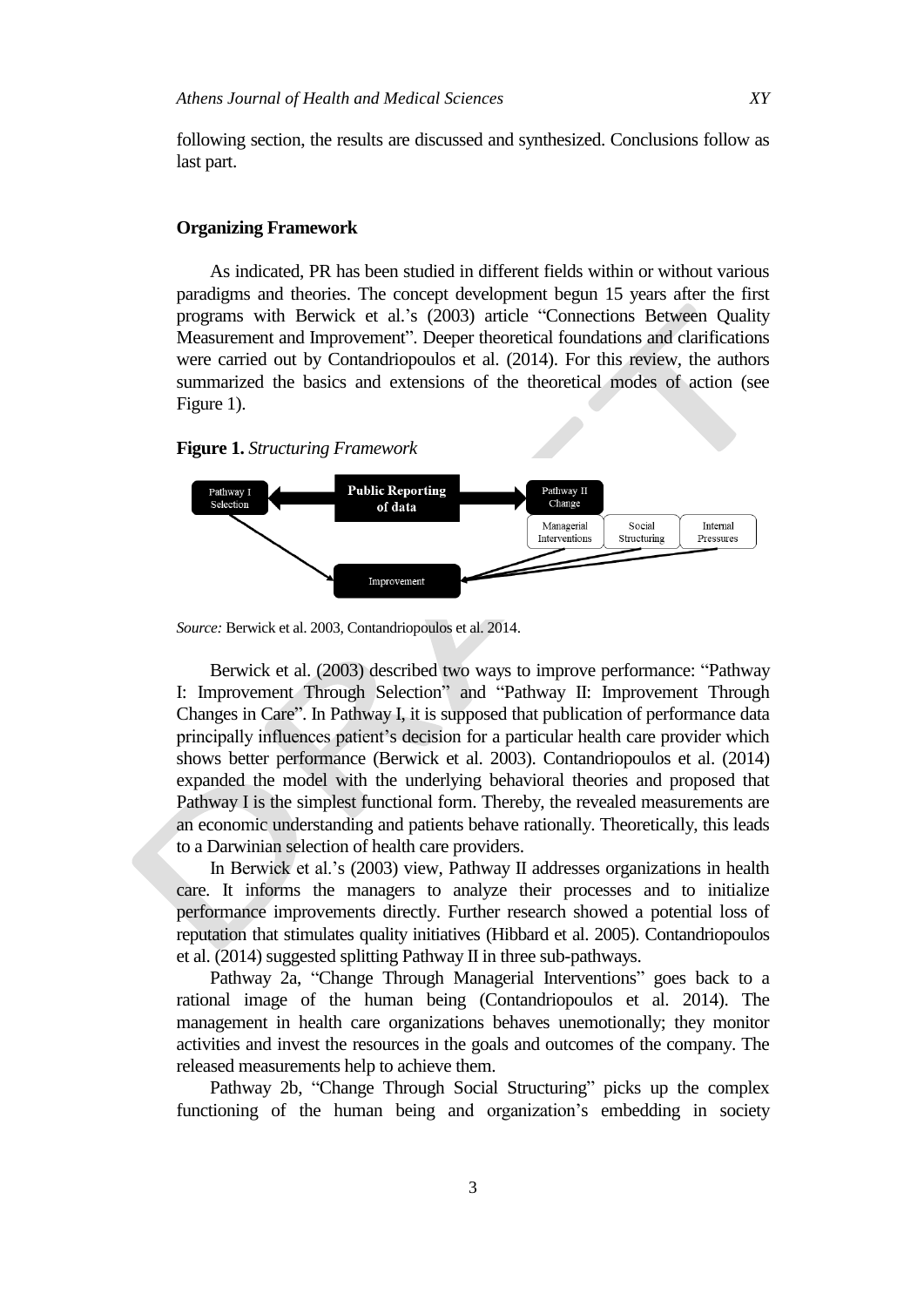*Vol. X, No. Y Tobler & Stummer: Effects of Public Reporting Programs…*

(Contandriopoulos et al. 2014). It describes a neo-institutional understanding. The Neo-Institutionalism views society as a network of values and norms which significantly influence organization's behavior (DiMaggio and Powell 1983). Consciously or unconsciously, organizations incorporate these conceptions to gain legitimacy and resources which are fundamental to survival (Meyer and Rowan 1977).

Pathway 2c, "Change Through Internal Pressures" mainly stimulates internal groups (Contandriopoulos et al. 2014). Especially health professionals could be concerned about loss of reputation (Hafner et al. 2011).

# **Methodology**

As already stated, PR is looked at from different angles that can be seen by using a broad field of theories, paradigms, and concepts. Preliminary clarifications showed that MESH-terms are not applicable, which was already mentioned by Totten et al. (2012). Due to lack of unity of terms, the search was derived based on the mentioned keywords in previous reviews and the main terms of the concepts (see Table 1).

|  | <b>Table 1.</b> Search Terms |  |
|--|------------------------------|--|
|--|------------------------------|--|

|                        | <b>Terms</b>                                                                                                                                                                                               |  |  |
|------------------------|------------------------------------------------------------------------------------------------------------------------------------------------------------------------------------------------------------|--|--|
| Health care            | Health care (organization/industry)/Health services OR In/Outpatient                                                                                                                                       |  |  |
| organization           | OR Provider/Hospital/Clinic                                                                                                                                                                                |  |  |
|                        | Performance measure*/ data/indicator/ outcome/ assessment/ evaluation/                                                                                                                                     |  |  |
|                        | information OR Quality measure*/ data/indicator/outcome/assessment/                                                                                                                                        |  |  |
| Performance            | evaluation/information OR Outcome measure*/data/indicator/                                                                                                                                                 |  |  |
| measurement            | assessment/evaluation/information OR Clinical measure*/data/                                                                                                                                               |  |  |
|                        | indicator/outcome/assessment/evaluation/information OR Quality                                                                                                                                             |  |  |
|                        | assurance OR Patient satisfaction                                                                                                                                                                          |  |  |
|                        | Public Reporting OR Public Disclosure OR Information Dissemination                                                                                                                                         |  |  |
|                        | OR Release of performance data OR Benchmarking OR Mandatory                                                                                                                                                |  |  |
| Public                 | Reporting OR Report/ Score card OR League table OR National quality<br>reporting system OR Performance reporting OR Quality reports OR<br>Comparative performance data OR Quality comparison OR Quality of |  |  |
| reporting              |                                                                                                                                                                                                            |  |  |
|                        |                                                                                                                                                                                                            |  |  |
|                        | (health) care reporting OR quality account                                                                                                                                                                 |  |  |
| Consumer<br>behavior   | Consumer/Patient/Choice/Purchaser/Regulatory behavior/                                                                                                                                                     |  |  |
|                        | participation OR Consumer/ Patient/ Stakeholder/ Hospital selection OR                                                                                                                                     |  |  |
|                        | Decision making OR Market share OR Case number                                                                                                                                                             |  |  |
| Quality<br>improvement | Quality/Process improvement/management/initiatives OR                                                                                                                                                      |  |  |
|                        | Organizational/Executives/Administrators/Health professional                                                                                                                                               |  |  |
|                        | behavior/reaction/response                                                                                                                                                                                 |  |  |
| Transparency           |                                                                                                                                                                                                            |  |  |
| and                    | account* OR transparency OR awareness                                                                                                                                                                      |  |  |
| Accountability         |                                                                                                                                                                                                            |  |  |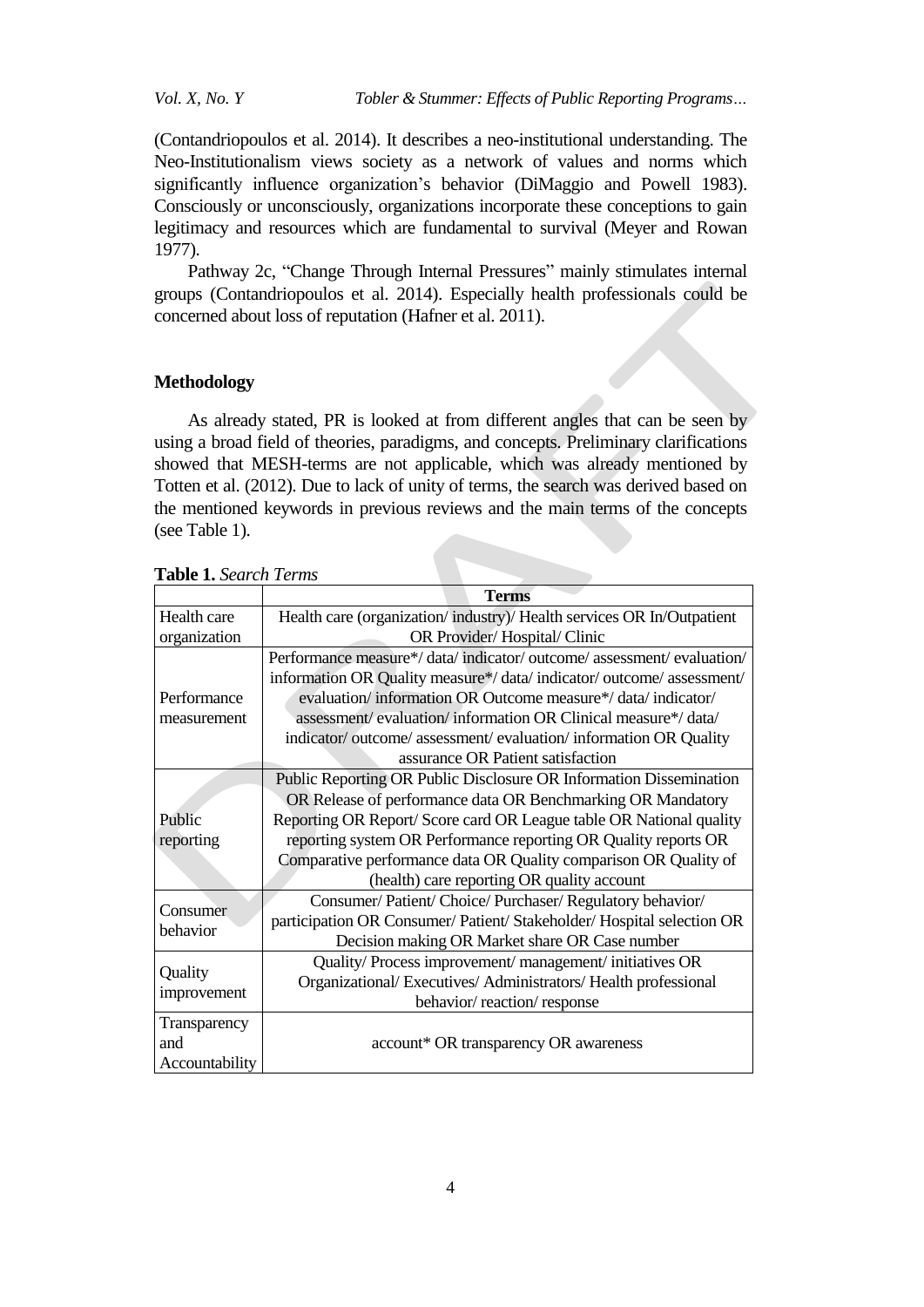An extended literature search was performed during summer 2020 mainly at the University of St. Gall/Switzerland. Considered databases were: Business Source Ultimate, Emerald, Scopus, Wiso, Econlit, Web of Science, Socindex, and Social Sciences Citation Index. At the Private University for Health Sciences, Medical Informatics and Technology (UMIT), Hall in Tirol/Austria, an expanded search was conducted on the databases of Medline, Embase, CINAHL, and Cochrane-Library. A supplementary manual search and screening reference lists of important reviews completed the procedure.

Articles published between January 1990 and December 2019 were included. All study types and outcome measures were considered. Only publications in English and German were selected. There were no further search restrictions. A flowchart of the study selection was not presented because completeness was not an explicit goal of this review. Due to heterogeneity of the field and studies, a standardized quality assessment was not applied and not applicable, as e.g., in organization and management no methods assessing studies` quality exist. The organizing framework (see Figure 1) served as base for the subsequent assignment and presentation of the body of knowledge.

## **Results**

The included studies revealed major differences concerning settings and interventions. Heterogeneity between them was substantial. Regarding Berwick et al.'s (2003) pathways, the vast majority of studies corresponded to Pathway I. There were fewer studies matching Pathway II and its subgroups.

# *Pathway I: Improvement through Selection*

Studies were performed in different settings and particularly in the Anglo-American area. In the last decade, work to this topic appeared also in Continental Europe. Considering different outcomes, there are studies showing inconsistent effects on market share and case numbers (Dunt et al. 2018, Grabowski and Town 2011, Vukovic et al. 2017, Wang et al. 2011). For the assumption that better rated hospitals show an increasing number of cases and bad ones a decreasing, were also found not more than small indications (Pope 2009, Romano et al. 2011, Wübker et al. 2008). Furthermore, there is a range of qualitative studies on the question of awareness of PR and the effects on selection of providers by patients and their relatives. Most of the work showed that only few patients (8-45%) know about an existing publication and a group of patients (28%) is not interested in these (Aryankhesal and Sheldon 2010, Khang et al. 2008, Mazor and Dodd 2009, Patel et al. 2018, Pope 2009, Prang et al. 2018). Younger and better skilled people have more knowledge of it (Khang et al. 2008). But by present, PR does not influence patients` choice of providers essentially (Mazor and Dodd 2009, Merle et al. 2009). The distance to providers (Pope 2009), the influence of family members, relatives, and treating medical doctors (Merle et al. 2009, Schwartz et al. 2005), or own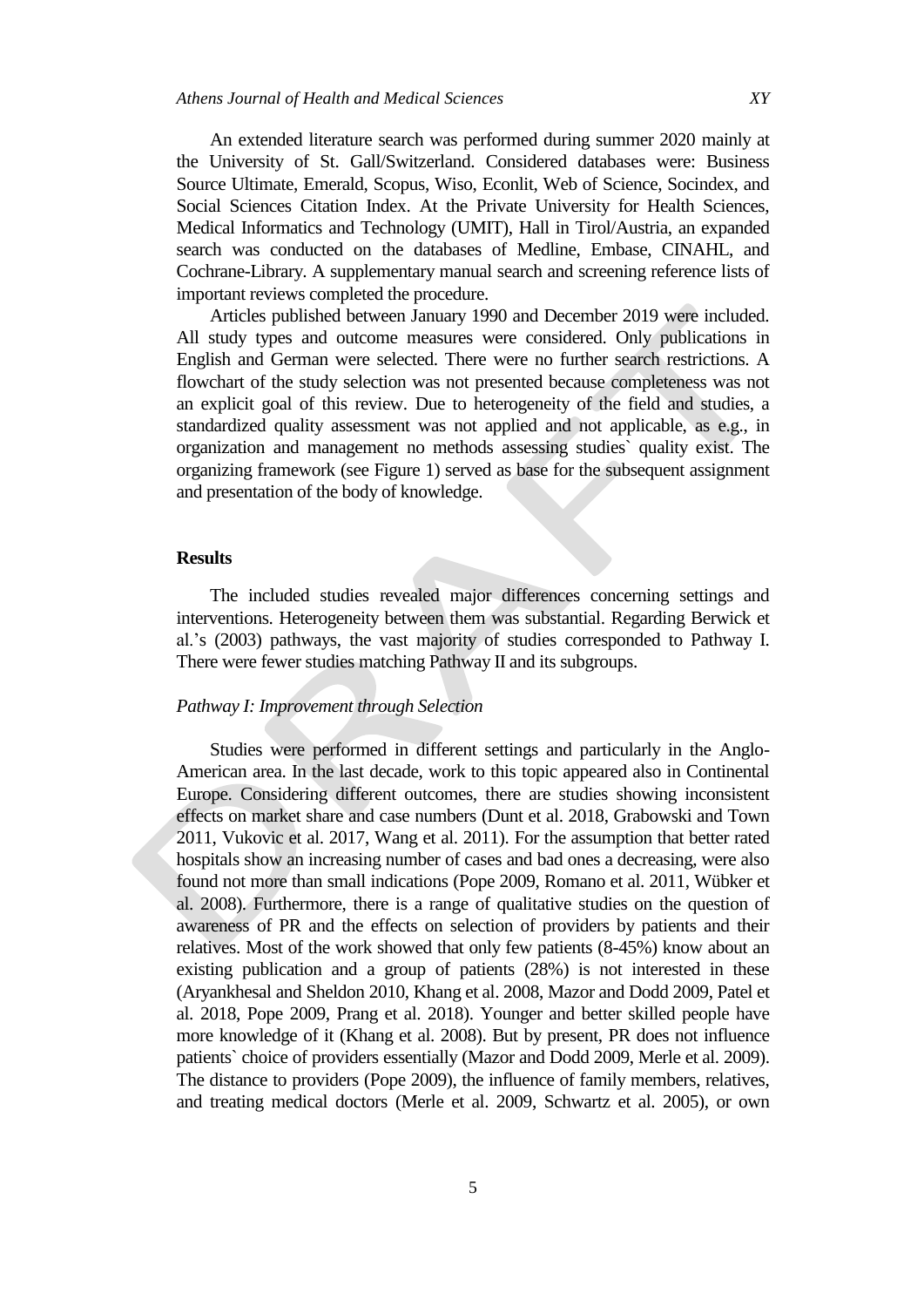experiences with providers (De Cruppé and Geraedts 2017, de Groot et al. 2011) are factors which have more influence on the decision where the patients finally go for treatment. Another problem is that released information is not always understood (Kang et al. 2009), for example, sections about risk adjustment and confidence intervals seem to be difficult for laymen (Mazor and Dodd 2009).

## *Pathway II and its Subgroups: Improvement through Changes in Care*

Studies assigned to *Pathway 2a (Change Through Managerial Interventions)*  were numerous (Contandriopoulos et al. 2014). Some quantitative studies investigated the effects of PR of hospitals' (Hibbard et al. 2003, Jang et al. 2011) and long-term care institutions' quality data (Mukamel et al. 2010, Zinn et al. 2010) on their treatment processes. They reported an increase of quality initiatives. Hibbard et al. (2005) and Kraska et al. (2016) found a significant performance improvement of hospitals which took part in a PR compared to none or private reporting. Other studies showed little or no effect of PR on quality activities or performance improvement on provider level (Dahlke et al. 2014, Jang et al. 2011, Ryskina et al. 2018, Yamana et al. 2018). Systematic reviews demonstrated mostly consistent evidence. PR stimulates quality improvement on provider level but not on individual level of a single health professional (Campanella et al. 2016, Fung et al. 2008, Ketelaar et al. 2011). Qualitative research studied the perception, attitude, acceptance, and activities of quality management towards existing or planed PR of executives and administrative staff. Some studies showed that a considerable proportion of those were not aware of an existing program (Greenhalgh et al. 2014, Waelli et al. 2016). Further, hospital leaders expressed negative attitudes and resistances against some parts of the reports (Lindenauer et al. 2014, Mannion et al. 2005, Reeves and Seccombe 2008). On the other side, there are studies which demonstrated that certain aspects of the reports are meaningful, interorganizational dissemination occurs, launch of quality initiatives takes place, or improvements were reported (Barr et al. 2006, Castle 2005, Chassin 2002, Hafner et al. 2011, Laschober et al. 2007, Mukamel et al. 2007, Vallance et al. 2018). In this regard leadership skills were emphasized (Guerrero et al. 2016).

Few studies used a *neo-institutional understanding of PR (Pathway 2b)* (Contandriopoulos et al. 2014). Chang (2006) showed that external factors are key requirements for change processes. Thereby, receipt of legitimacy and resources from politics and society are central. This was confirmed by Nielsen and Riiskjær (2013), who said that the released data have a diagnostic aspect and on the other hand external forces are necessary to stimulate change. Monteduro (2017) concluded that the size of an organization has an influence on visibility in the public and raises the pressure to deal with the data to increase legitimacy from stakeholders. But, the presence of external rankings and equally the missing of meaningful reporting for providers could subvert management's responsibility to improve (Rasche and Gilbert 2015).

*Pathway 2c (Change Through Internal Pressures)* was also rarely focused (Contandriopoulos et al. 2014). One study found that different experts showed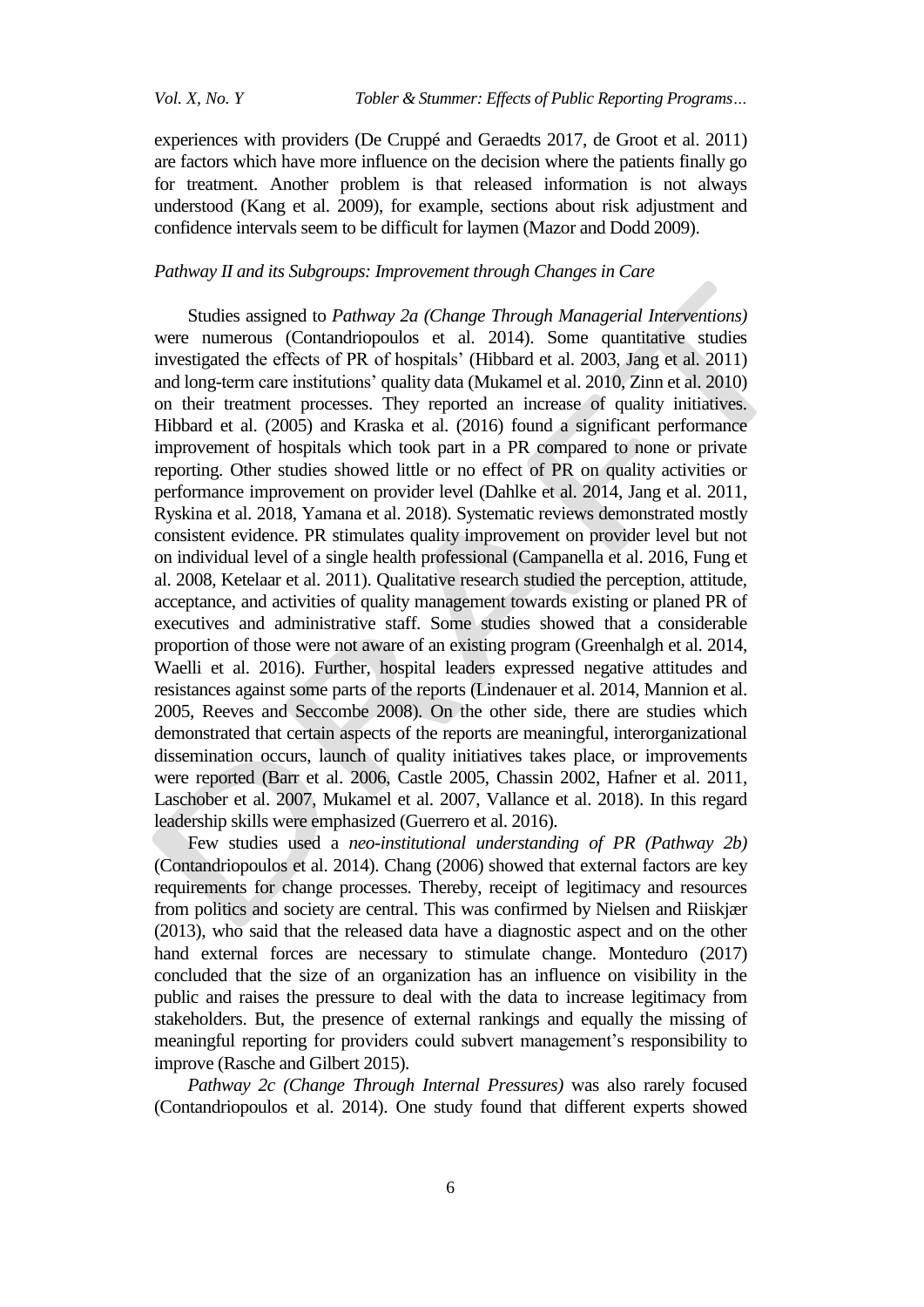significant variability in the interpretation of PR metrics, especially risk adjustment seems to be difficult (Govindan et al. 2017). Further, immaturity of PR was

criticized by medical directors and therefore clinicians should be involved in development of measurements to make them more meaningful for the stakeholders (Canaway et al. 2018). Moreover, cardiologists had more trust in a not publicized vs. published program (Morrison et al. 2019). Last but not least, PR triggered reputational concerns and focus check in the definition of hospitals' objectives (Hibbard et al. 2005, Hafner et al. 2011).

### **Discussion**

This study categorizes research in the field of PR considering a review format from management, organizational behavior, or sociology. A comprehensive literature search in relevant databases along common keywords found lots of different studies. They showed the heterogeneity in the current literature to the topic of PR.

Studies assigned to *Pathway I (Improvement Through Selection)* are in the forefront, but quality improvements are rare (Berwick et al. 2003). Patients often do not know about an existing PR and orientate much more on own experiences, recommendations of relatives, and referring physicians (Merle et al. 2009, Schwartz et al. 2005). For the underlaying theory that patients behave rationally, only small indications can be found. Possible interpretations for that are the regulated health market, the information asymmetry in the system, and the complexity of the reports and system itself (Berwick et al. 2003, Govindan et al. 2017). Like Contandriopoulos et al. (2014), authors emphasize that Pathway I does not seem to be the most promising way to explore, explain, and hope for positive effects of PR.

Hence, there is more hope in Berwick et al.'s (2003) *Pathway II (Improvement Through Changes in Care)*. Looking at the framework, the simplest functioning form is the rational behavior of the management in "Change Through Managerial Interventions" (Contandriopoulos et al. 2014). Qualitative studies showed that a considerable proportion of managers in health care organizations are not aware of an existing PR program (Waelli et al. 2016). Furthermore, systematic reviews followed that PR promoted only somewhat patient outcomes (Ketelaar et al. 2011, Metcalfe et al. 2018). In this view, PR is minimized to a mechanistic and pure rational tool that could inform provider's management to better assure that scarce resources would be allocated in all conscience. Rindova et al. (2018) call this perspective "information mediation". But indeed, it seems that managers – like patients – do not behave rationally.

Discussion to the other subgroups of PR is hard to carry out. There is a large gap between literature with and without theoretical basis. The early studies – these are the majority – performed within medical disciplines and are mostly atheoretical. In past studies, the linear, rationalistic, and atheoretical thinking, together with narrow inspection, do not adequately show the broadness of the phenomena.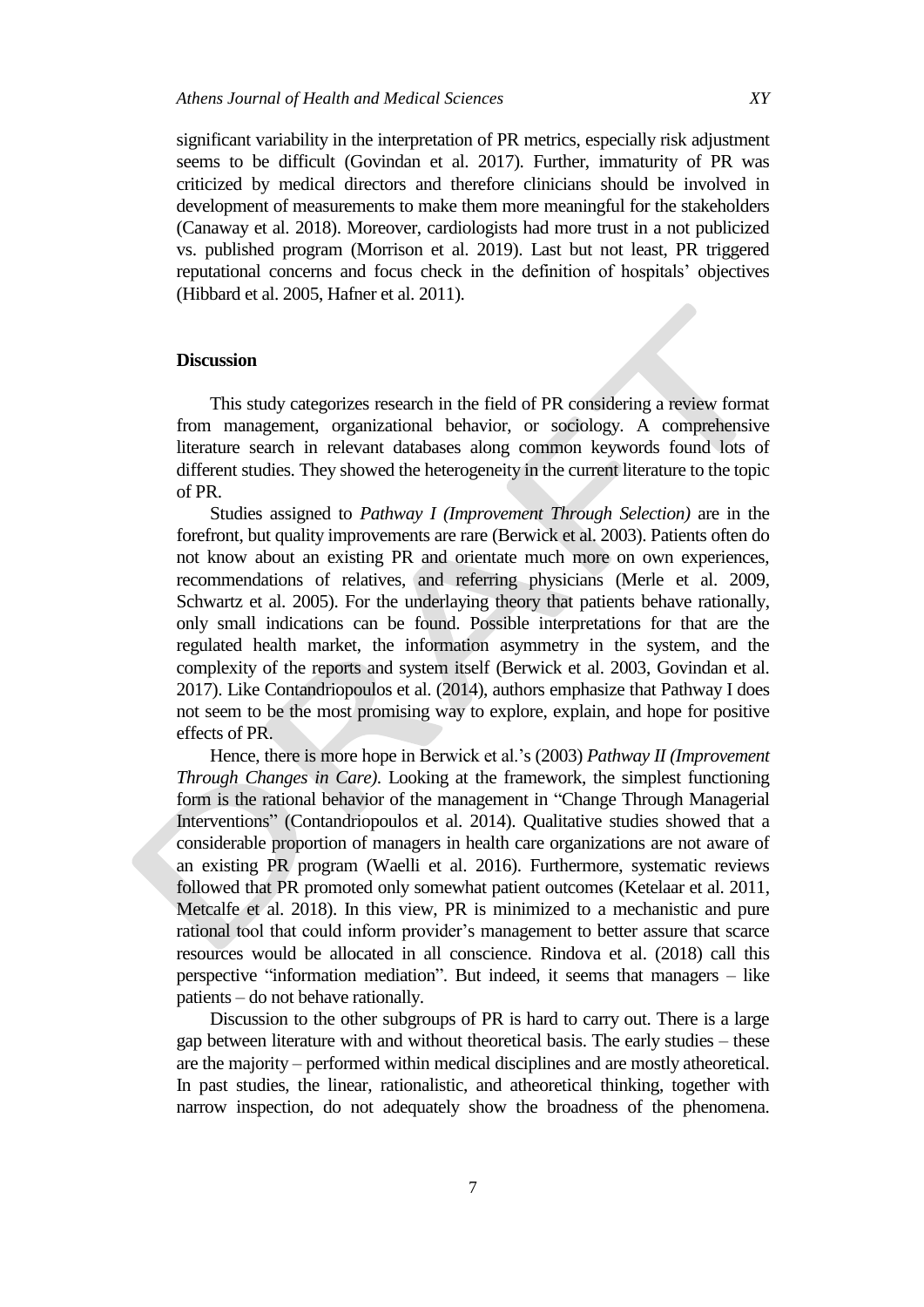Theoretically, a more realistic understanding and social anchoring of PR would be promising. Nowadays, there are few studies which consider sociological theories and would correspond to "Change Through Social Structuring" (Contandriopoulos et al. 2014). The neo-institutional view emerged out of the pure economic and rational ones. Socially constructed values and norms influence the behavior of organizations (DiMaggio and Powell 1983). To gain legitimacy and resources, it is necessary that health care organizations do what the public is expecting (Meyer & Rowan 1977). So, PR exercises a stimulus effect on the behavior of organizations. Something similar could be assumed for "Change Through Internal Pressures" on health professionals' level (Contandriopoulos et al. 2014). Potential loss of reputation is thereby relevant (Hafner et al. 2011, Hibbard et al. 2005). But even looking at PR from a different perspective, many questions remain. It seems that organizations and professionals do have design spaces and are not completely dependent from their environment. This would correspond to the strategic choice theory (Child 1972). Under this aspect, evidence on reactions to PR could be seen more as continuum and multifaceted. For example, PR demonstrated more benefit when markets are competitive and measured baseline performance is low (OECD and WHO 2019). But, as a tool toward quality improvement and fulfilling demanding expectations, PR should be able to do more. Most countries in the industrialized world have several initiatives, measure various indicators at different levels, and address varying target audiences (OECD and WHO 2019). Investments in PR seem to outweigh its benefit (Blanchfield et al. 2018, Carpenter-Hubin and Crisan-Vandeborne 2016). For this discrepancy, Brunsson (2006) names "Mechanisms of Hope" to establish rational organizations to be key drivers for such initiatives. Hope that continued efforts with the same approach will bring the intended benefit (Watzlawick 1993). But, decision-making and cognitive processing research revealed that rationality in health care is difficult to perform (Djulbegovic and Elqayam 2017). However, this does not imply a negative conclusion for PR. Authors see the findings out of this review not as final and much more as part of a learning process to better understand that complex interventions in complex environments, such as PR in health care, need to be looked at in a different manner. So, following implications for health policy and recommendations for further research could be made.

#### *Implications for Health Policy*

The authors conclude that PR initiatives were developed to the best knowledge and belief. Nevertheless, it is recommended to see engagement in PR in the longer term and reviewing it constantly for fine-tuning (OECD and WHO 2019). Ongoing efforts are necessary to improve benefit for specific target groups, for example, patients or providers. Adaption of reporting programs to specific expectations and needs would be advisable (Canaway et al. 2018, Shuker et al. 2018). Therefore, patients and providers should be involved when developing reporting schemes. PR that functions like a panacea is not realistic.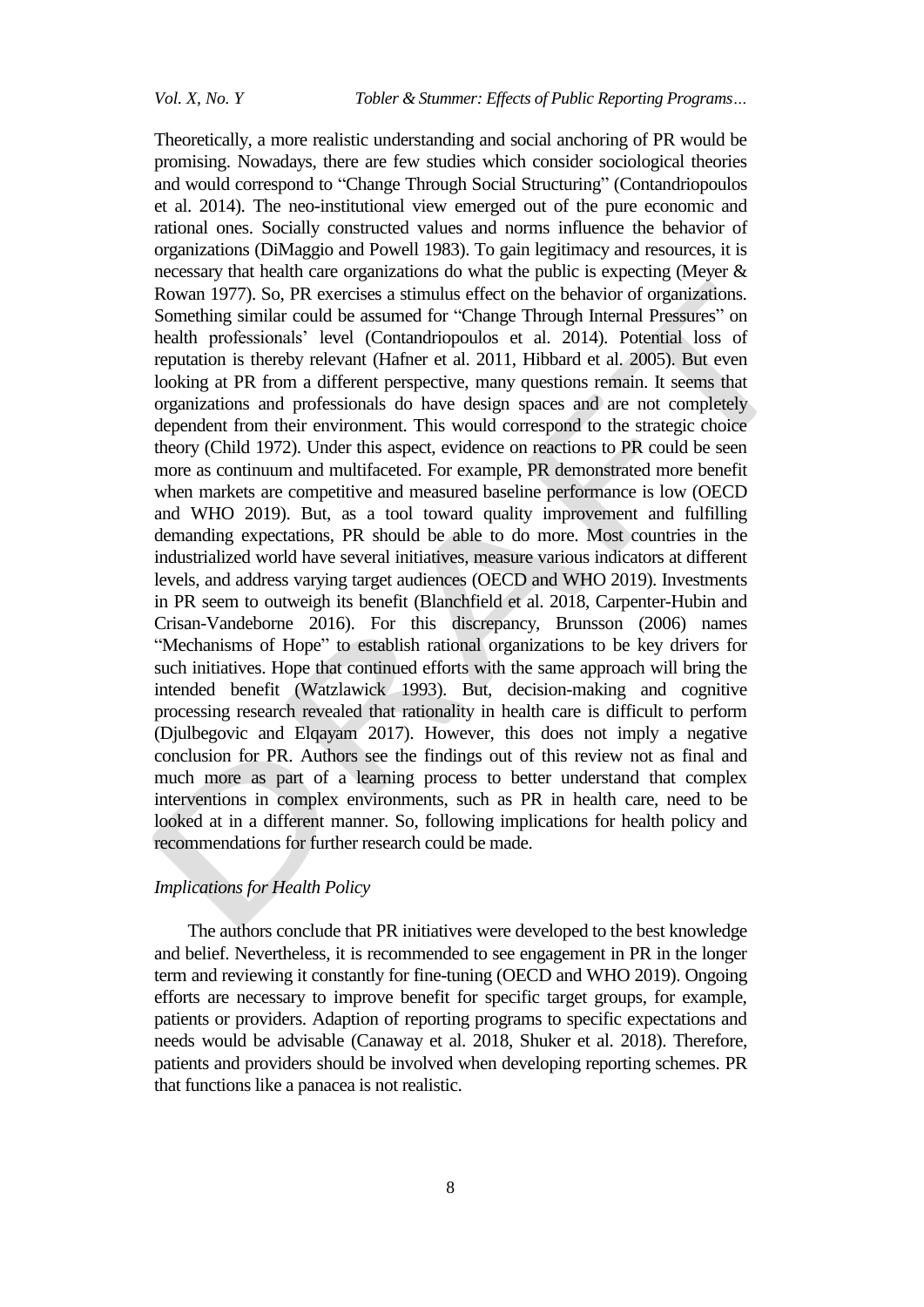#### *Recommendations for Further Research*

This study showed that phenomena in health care are studied within different disciplines. As a result, the range of methods is huge and studies' validity could be criticized upon researcher's perspective (Kuhn 2012). Recognition of complexity and acceptance of diversity in the field of health care should be drivers for a broader view and strategy to overcome these problems. Therefore, research in PR should take increased notice of underlying human behavior and organizational theories. Regarding the stimulus potential, further research in PR should consider embedding in society. Then, "the relationship between evidence and policy is complex and not a rational, linear one" (Hunter 2016). Furthermore, the context of PR initiatives and the mechanisms behind it should increasingly be focused when studying effects of PR (Pawson et al. 2005, Totten et al. 2012).

#### *Strength and Limitations*

The new and contribution to the body of knowledge is the conducted review format applied to the topic of PR. It tried to organize and summarize the literature with a realist view (Pawson et al. 2005). It represents a move away from one-sizefits-all methods opening the eyes to a realer world view and addressing improvements for PR as policy strategy.

However, this review has several limitations to notice. Standardized keywords and definitions in the field of PR do not exist. The multifaceted approach within several disciplines made it impossible to conduct a classical systematic review how it is used, for example, in medical or nursing sciences. By contrast, for scholars in management or sociological sciences the used review format conforms to the usual approach. An existing conceptual framework served as basis for studies' allocation. Unfortunately, theoretical anchoring was not reported equally in all included work. Finally, the conducted review method lets room for interpretation and is not as clear as systematic ones (Pawson et al. 2005).

# **Conclusions**

This review suggests that PR is a popular topic in different academic fields and in health care policy. Despite of its high use, PR often does not show its full potential. Pure rational approaches to describe the effect of PR fall short. Further research should strive to do better by paying more attention to the breadth, theories, and context of the field as well as collaborative solution-finding between academia, policy, and practice.

#### **References**

Aryankhesal A, Sheldon T (2010) Effect of the Iranian hospital grading system on patients' and general practitioners' behaviour: an examination of awareness, belief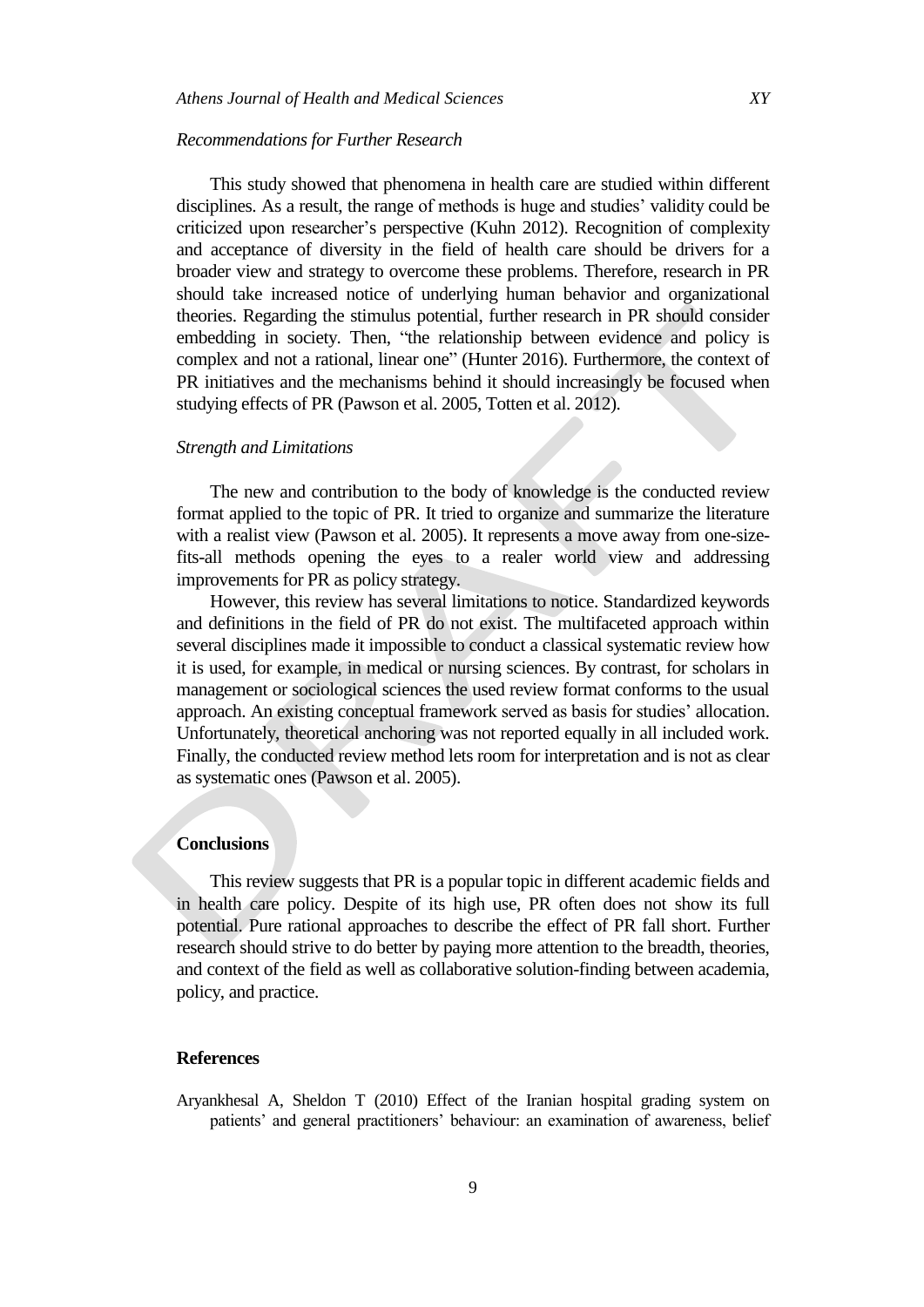and choice. *Health Services Management Research* 23(3): 139–144.

- Barr JK., Giannotti TE, Sofaer S, Duquette CE, Waters WJ, Petrillo MK (2006) Using public reports of patient satisfaction for hospital quality improvement. *Health Services Research* 41(3): 663–682.
- Berwick DM, James B, Coye MJ (2003) Connections between quality measurement and improvement. *Medical Care* 41(1): I30–I38.
- Blanchfield BB, Demehin AA, Cummings CT, Ferris TG, Meyer GS (2018) The cost of quality: an academic health center's annual costs for its quality and patient safety infrastructure. *The Joint Commission Journal on Quality and Patient Safety* 44(10): 583–589.
- Brunsson Ni (2006) *Mechanisms of hope: maintaining the dream of the rational organization*. Copenhagen: Copenhaben Business School Press: Liber Universiteitsforlaget.
- Campanella P, Vukovic V, Parente P, Sulejmani A, Ricciardi W, Specchia ML (2016) The impact of public reporting on clinical outcomes: a systematic review and metaanalysis. *BMC Health Services Research* 16(296): 1–14.
- Canaway R, Bismark M, Dunt D, Kelaher M (2018) Public reporting of hospital performance data: views of senior medical directors in Victoria, Australia. *Australian Health Review* 42(5): 591–599.
- Carpenter-Hubin J, Crisan-Vandebonre L (2016) Guidebooks and rankings: the value of optional external reporting. In K Powers, AE Henderson (eds.), *Burden or Benefit: External Data Reporting - New Directions for Institutional Research*. San Francisco: Wiley Periodicals.
- Castle NG (2005) Nursing home administrators' opinions of the nursing home compare web site. *The Gerontologist* 45(3): 299–308.
- Chang L-c (2006) Managerial responses to externally imposed performance measurement in the NHS: an institutional theory perspective. *Financial Accountability & Management* 22(1): 63–85.
- Chassin MR (2002) Achieving and sustaining improved quality: lessons from New York state and cardiac surgery. *Health Affairs* 21(4): 40–51.
- Child J (1972) Organizational structure, environment and performance: the role of strategic choice. *Sociology* 6(1): 1–22.
- Contandriopoulos D, Champagne F, Denis JL (2014) The multiple causal pathways between performance measures' use and effects. *Medical Care Research and Review* 71(1): 3–20.
- Dahlke A, Chung JW, Holl J, Ko CY, Rajaram R, Modla L, et al. (2014) Evaluation of initial participation in public reporting of ACS NSQIP surgical outcomes on medicare's hospital compare website. *Journal of the American College of Surgeons* 218(3): 374–380.
- De Cruppé W, Geraedts M (2017) Hospital choice in Germany from the patient's perspective: A cross-sectional study. *BMC Health Services Research* 17(720): 1–10.
- de Groot IB, Otten W, Smeets HJ, Marang-van de Mheen PJ (2011) Is the impact of hospital performance data greater in patients who have compared hospitals? *BMC Health Services Research* 11(214): 1–10.
- DiMaggio PJ, Powell W (1983) The iron cage revisited: institutional isomorphism and collective rationality in organizational fields. *American Sociological Review* 48(2): 147–160.
- Djulbegovic B, Elqayam S (2017) Many faces of rationality: implications of the great rationality debate for clinical decision-making. *Journal of Evaluation in Clinical Practice* 23(5): 915–922.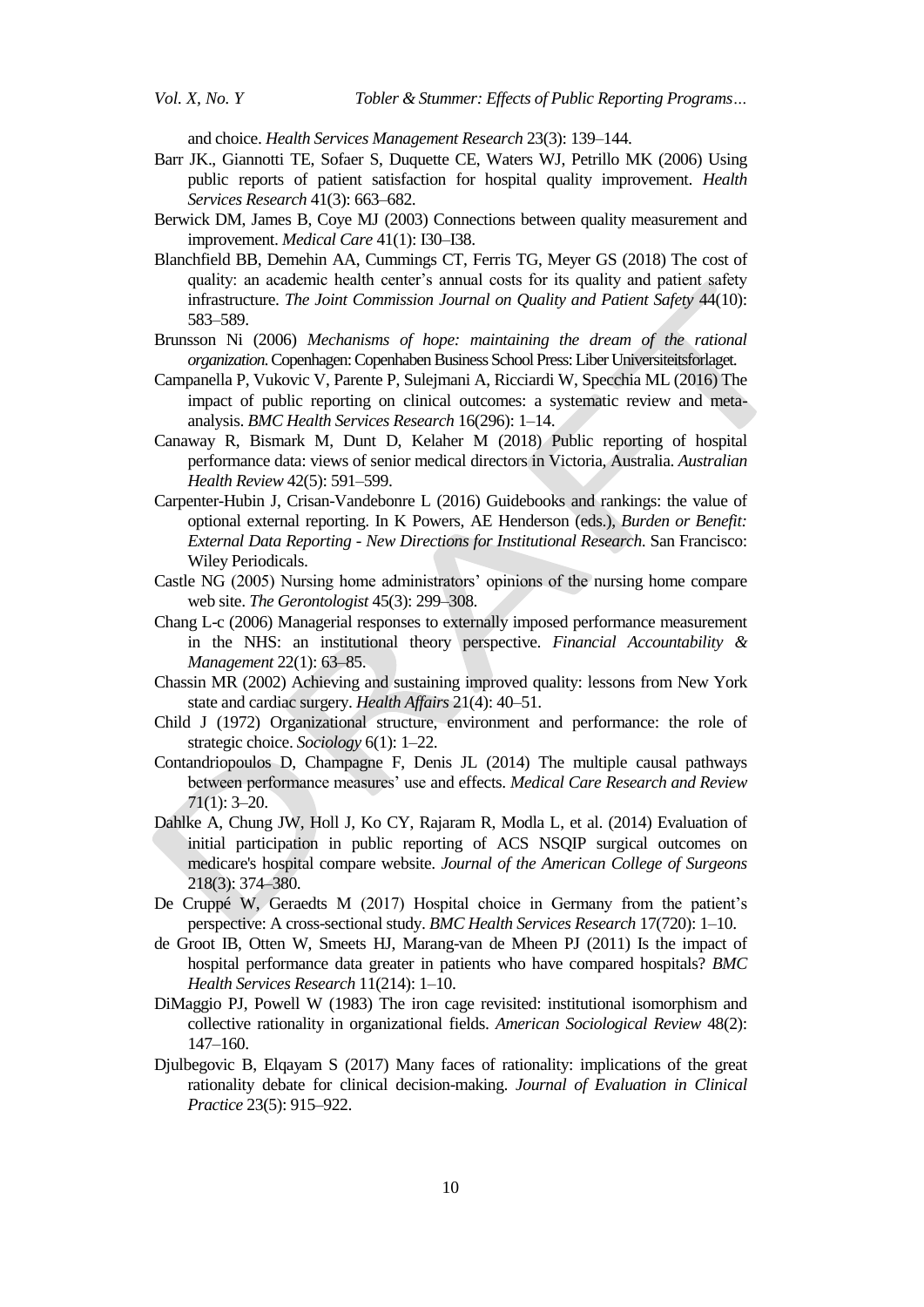- Dunt D, Prang KH, Sabanovic H, Kelaher M (2018) The impact of public performance reporting on market share, mortality, and patient mix outcomes associated with coronary artery bypass grafts and percutaneous coronary interventions (2000-2016). *Medical Care* 56(11): 956–966.
- Fung CH, Lim Y-W, Mattke S, Damberg C, Shekelle PG (2008) Systematic review: the evidence that publishing patient care performance data improves quality of care. *Annals of Internal Medicine* 148(2): 111–123.
- Govindan S, Wallace B, Iwashyna TJ, Vineet C (2017) Do Experts understand performance measures? A mixed-methods study of infection preventionists. *Infection Control & Hospital Epidemiology* 39(1): 71–76.
- Grabowski DC, Town RJ (2011) Does information matter? Competition, quality, and the impact of nursing home report cards. *Health Services Research* 46(6): 1698–1719.
- Greenhalgh J, Pawson R, Wright J, Black N, Valderas JM, Meads D, et al. (2014) Functionality and feedback: a protocol for a realist synthesis of the collation, interpretation and utilisation of PROMs data to improve patient care. *BMJ Open* 4(7):  $1 - 7$ .
- Guerrero EG, Padwa H, Fenwick K, Harris LM, Aarons GA (2016) Identifying and ranking implicit leadership strategies to promote evidence-based practice implementation in addiction health services. *Implementation Science* 11(1): 1–13.
- Hafner JM, Williams SC, Koss RG, Tschurtz BA, Schmaltz SP, Loeb JM (2011) The perceived impact of public reporting hospital performance data: interviews with hospital staff. *International Journal for Quality in Health Care* 23(6): 697–704.
- Hannan EL, Kumar D, Racz M, Siu AL, Chassin MR (1994) New York State's cardiac surgery reporting system: four years later. *Ann Thorac Surg* 58(6): 1852–1857.
- Hibbard JH, Stockard J, Tusler M (2003) Does publicizing hospital performance stimulate quality improvement efforts? *Health Affairs* 22(2): 84–94.
- Hibbard JH, Stockard J, Tusler M (2005) Hospital performance reports: impact on quality, market share, and reputation. *Health Affairs* 24(4): 1150–1160.
- Hunter D (2016) Evidence-informed policy: in praise of politics and political science. *Public Health Panorama* 2(3): 268–272.
- Jamalabadi S, Winter V, Schreyögg J (2020) A systematic review of the association between hospital cost/price and the quality of care. *Applied Health Economics and Health Policy* 18(5): 625–639.
- Jang WM, Eun SJ, Lee CE, Kim Y (2011) Effect of repeated public releases on cesarean section rates. *Journal of Preventive Medicine and Public Health* 44(1): 2–8.
- Kang H-Y, Kim SJ, Cho W, Lee S (2009) Consumer use of publicly released hospital performance information: assessment of the national hospital evaluation program in Korea. *Health Policy* 89(2): 174–183.
- Ketelaar NABM, Faber MJ, Flottorp S, Rygh LH, Deane KHO, Eccles MP (2011) Public release of performance data in changing the behaviour of healthcare consumers, professionals or organisations (Review). *Cochrane Database of Systematic Reviews* 11(CD004538): 1–62.
- Khang Y-H, Yun S-C, Jo M-W, Lee M-So, Lee S-I (2008) Public release of institutional Cesarean section rates in South Korea: which women were aware of the information? *Health Policy* 86(1): 10–16.
- Kraska RA, Krummenauer F, Geraedts M (2016) Impact of public reporting on the quality of hospital care in Germany: a controlled before–after analysis based on secondary data. *Health Policy* 120(7): 770–779.
- Kuhn TS (2012) *Structure of scientific revolutions*. 4th Edition. Chicago and London: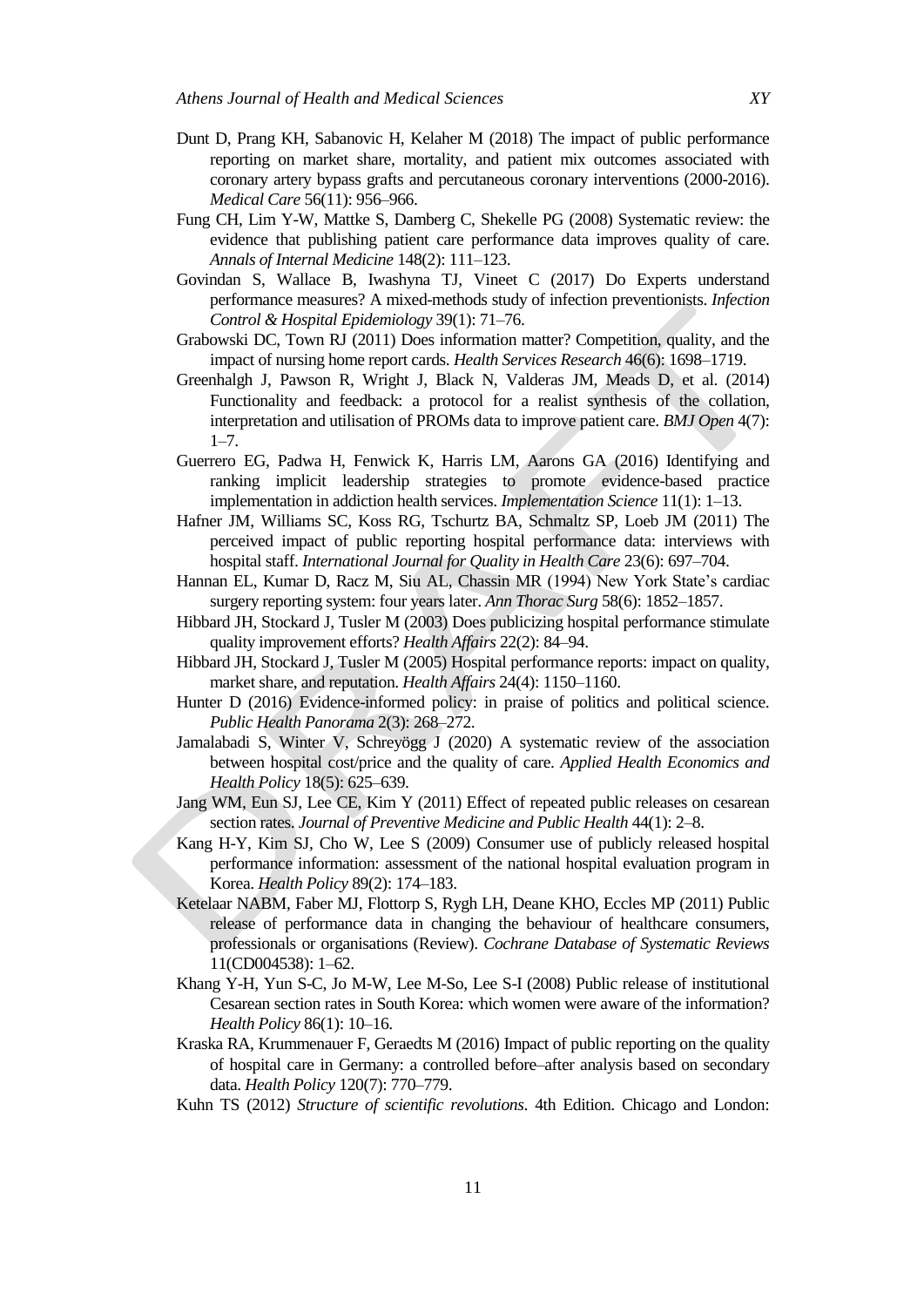University of Chicago Press.

- Laschober M, Maxfield M, Felt-Lisk S, Miranda DJ (2007) Hospital response to public reporting of quality indicators. *Haelth Care Financing Review* 28(3): 61–76.
- Lindenauer PK, Lagu T, Ross JS, Pekow PS, Shatz Α, Hannon N, et al. (2014) Attitudes of hospital leaders toward publicly reported measures of health care quality. *JAMA Internal Medicine* 174(12): 1904–1911.
- Mannion R, Davies H, Marshall M (2005) Impact of star performance ratings in English acute hospital trusts. *Journal of Health Services Research and Policy* 10(1): 18–24.
- Mazor KM, Dodd KS (2009) A qualitative study of consumers' views on public reporting of health care-associated infections. *American Journal of Medical Quality* 24(5): 412–418.
- Merle V, Germain JM, Tavolacci MP, Brocard C, Chefson C, Cyvoct C, et al. (2009) Influence of infection control report cards on patients' choice of hospital: pilot survey. *The Journal of Hospital Infection* 71(3): 263–268.
- Metcalfe D, Rios Diaz AJ, Olufajo OA, Massa MS, Ketelaar NABM, Flottorp SA, et al. (2018) Impact of public release of performance data on the behaviour of healthcare consumers and providers. *Cochrane Database of Systematic Reviews* 9(CD004538): 1-69.
- Meyer JW, Rowan B (1977) Institutionalized organizations: formal structure as myth and ceremony. *American Journal of Sociology* 83(2): 340–363.
- Monteduro F (2017) The adoption of outcome-related performance indicators in external reporting: an empirical study. *International Journal of Public Administration* 40(10): 860–874.
- Morrison J, Plomondon ME, O'Donnell CI, Giri J, Doll JA, Valle JA, et al. (2019) Perceptions of public and nonpublic reporting of interventional cardiology outcomes and its impact on practice: insights from the veterans affairs clinical assessment, reporting, and tracking program. *Journal of the American Heart Association* 8(22): 1–21.
- Mukamel DB, Spector WD, Zinn JS, Huang L, Weimer DL, Dozier A (2007) Nursing homes' response to the nursing home compare report card. *Journals of Gerontology: Social Sciences* 62B(4): 218–225.
- Mukamel DB, Spector WD, Zinn J, Weimer DL, Ahn R (2010) Changes in clinical and hotel expenditures following publication of the nursing home compare report card. *Medical Care* 48(10): 869–874.
- Nielsen JF, Riiskjær E (2013) From patient surveys to organizational change: rational change processes and institutional forces. *Journal of Change Management* 13(2): 179–205.
- OECD (2017) *Tackling wasteful spending on health*. Paris: OECD Publishing.
- OECD, WHO (2019) *Improving healthcare quality in Europe: characteristics, effectiveness and implementation of different strategies*. Edited by R Busse, N Klazinga, D Panteli, W Quentin. Paris/Geneva: OECD Publishing.
- Patel S, Cain R, Neailey K, Hooberman L (2018) Public awareness, usage, and predictors for the use of doctor rating websites: cross-sectional study in England. *Journal of Medical Internet Research* 20(7): e243.
- Pawson R, Greenhalgh T, Harvey G, Walshe K (2005) Realist review A new method of systematic review designed for complex policy interventions. *Journal of Health Services Research and Policy* 10(SUPPL. 1): 21–34.
- Pope DG (2009) Reacting to rankings: evidence from "America's Best Hospitals". *Journal of Health Economics* 28(6): 1154–1165.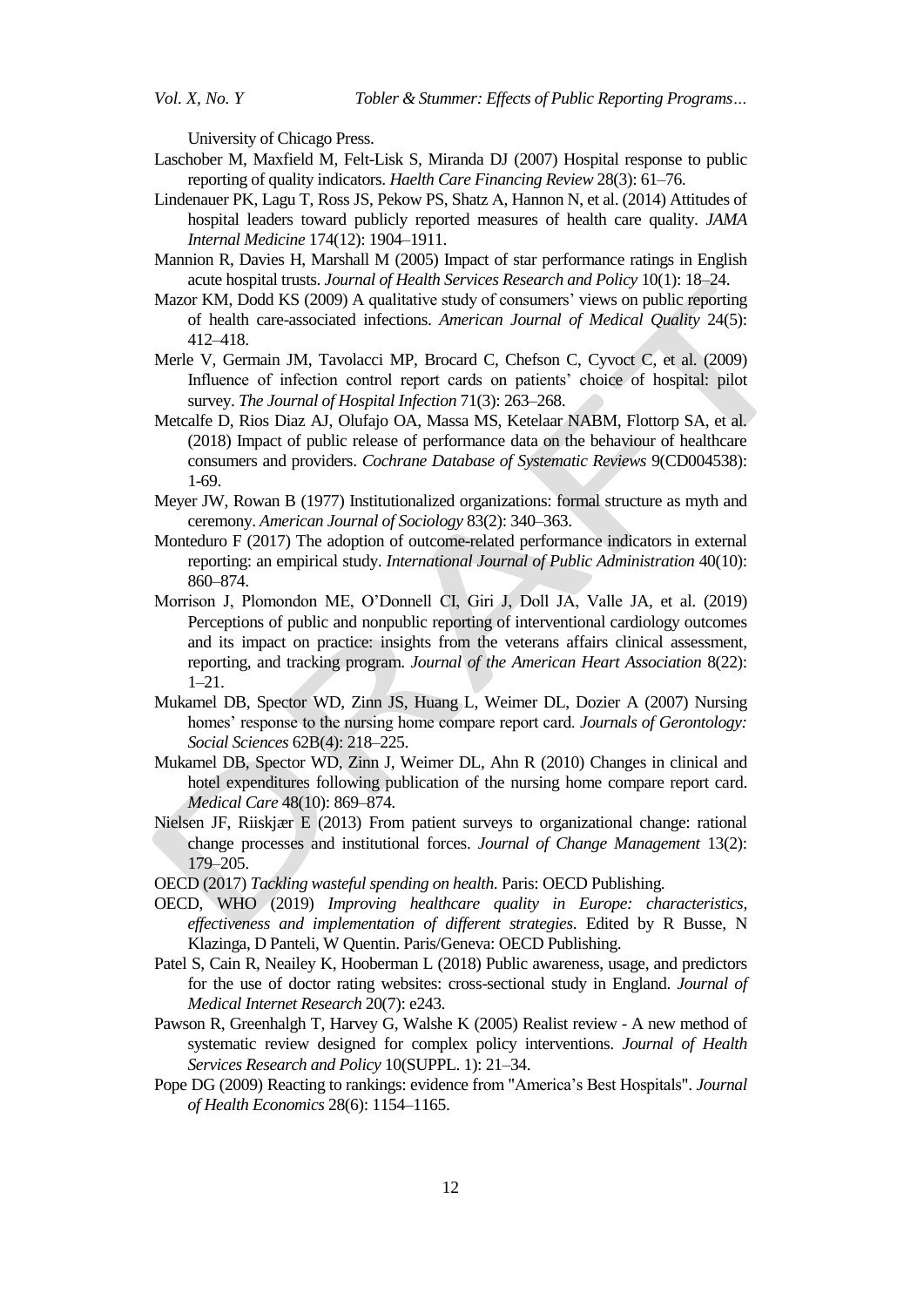- Prang KH, Canaway R, Bismark M, Dunt D, Miller JA, Kelaher M (2018) Public performance reporting and hospital choice: a cross-sectional study of patients undergoing cancer surgery in the Australian private healthcare sector. *BMJ Open* 8(4): 1-9.
- Rasche A, Gilbert DU (2015) Decoupling responsible management education: why business schools may not walk their talk. *Journal of Management Inquiry* 24(3): 239– 252.
- Reeves R, Seccombe I (2008) Do patient surveys work? The influence of a national survey programme on local quality-improvement initiatives. *Quality and Safety in Health Care* 17(6): 437–441.
- Rindova VP, Martins LL, Srinivas SB, Chandler D (2018) The good, the bad, and the ugly of organizational rankings: a multidisciplinary review of the literature and directions for future research. *Journal of Management* 44(6): 2175–2208.
- Romano PS, Marcin JP, Dai JJ, Yang XD, Kravitz RL, Rocke DM, et al. (2011) Impact of public reporting of coronary artery bypass graft surgery performance data on market share, mortality, and patient selection. *Medical Care* 49(12): 1118–1125.
- Rousseau DM, Manning J, Denyer D (2008) Evidence in management and organizational science: assembling the field's full weight of scientific knowledge through syntheses. *The Academy of Management Annals* 2(1): 475–515.
- Ryskina KL, Konetzka RT, Werner RM (2018) Association between 5-star nursing home report card ratings and potentially preventable hospitalizations. *Inquiry: The Journal of Health Care Organization, Provision, and Financing* 55(4): 1–14.
- Schwartz LM, Woloshin S, Birkmeyer JD (2005) How do elderly patients decide where to go for major surgery? Telephone interview survey. *British Medical Journal* 331(7520): 821.
- Shuker C, Hamblin R, Stolarek I, Simpson A (2018) Transparency in healthcare 2017: working with consumers and clinicians to co-design a transparent future. *International Journal of Integrated Care* 18(s1): 34.
- Totten AM, Wagner J, Tiwari A, O'Haire C, Griffin J, Walker M (2012) *Public reporting as a quality improvement strategy closing the quality gap: revisiting the state of the science*. Rockville: Agency for Healthcare Research and Quality (AHRQ).
- Vallance AE, Fearnhead NS, Kuryba A, Hill J, Maxwell-Armstrong C, Braun M, et al. (2018) Effect of public reporting of surgeons' outcomes on patient selection, "gaming," and mortality in colorectal cancer surgery in England: population based cohort study. *BMJ* 361(k1581): 1–9.
- Vukovic V, Parente P, Campanell, P, Sulejmani A, Ricciardi W, Specchia ML (2017) Does public reporting influence quality, patient and provider's perspective, market share and disparities? A review. *European Journal of Public Health* 27(6): 972–978.
- Waelli M, Gomez M-L, Sicotte C, Zicari A, Bonnefond J-Y, Lorino P, et al. (2016) Keys to successful implementation of a French national quality indicator in health care organizations: a qualitative study. *BMC Health Services Research* 16(553): 1–9.
- Wang J, Hockenberry J, Chou S-Y, Yang M (2011) Do bad report cards have consequences? Impacts of publicly reported provider quality information on the CABG market in Pennsylvania. *Journal of Health Economics* 30(2): 392–407.
- Watzlawick P (1993) *Situation is hopeless, but not serious: the pursuit of unhappiness*. New York: W. W. Norton & Company.
- Wübker A, Sauerland D, Wübker A (2008) *Does better information about hospital quality affect patients' choice? Empirical findings from Germany.* Accessed at: https://mpra. ub.uni-muenchen.de/10479/.